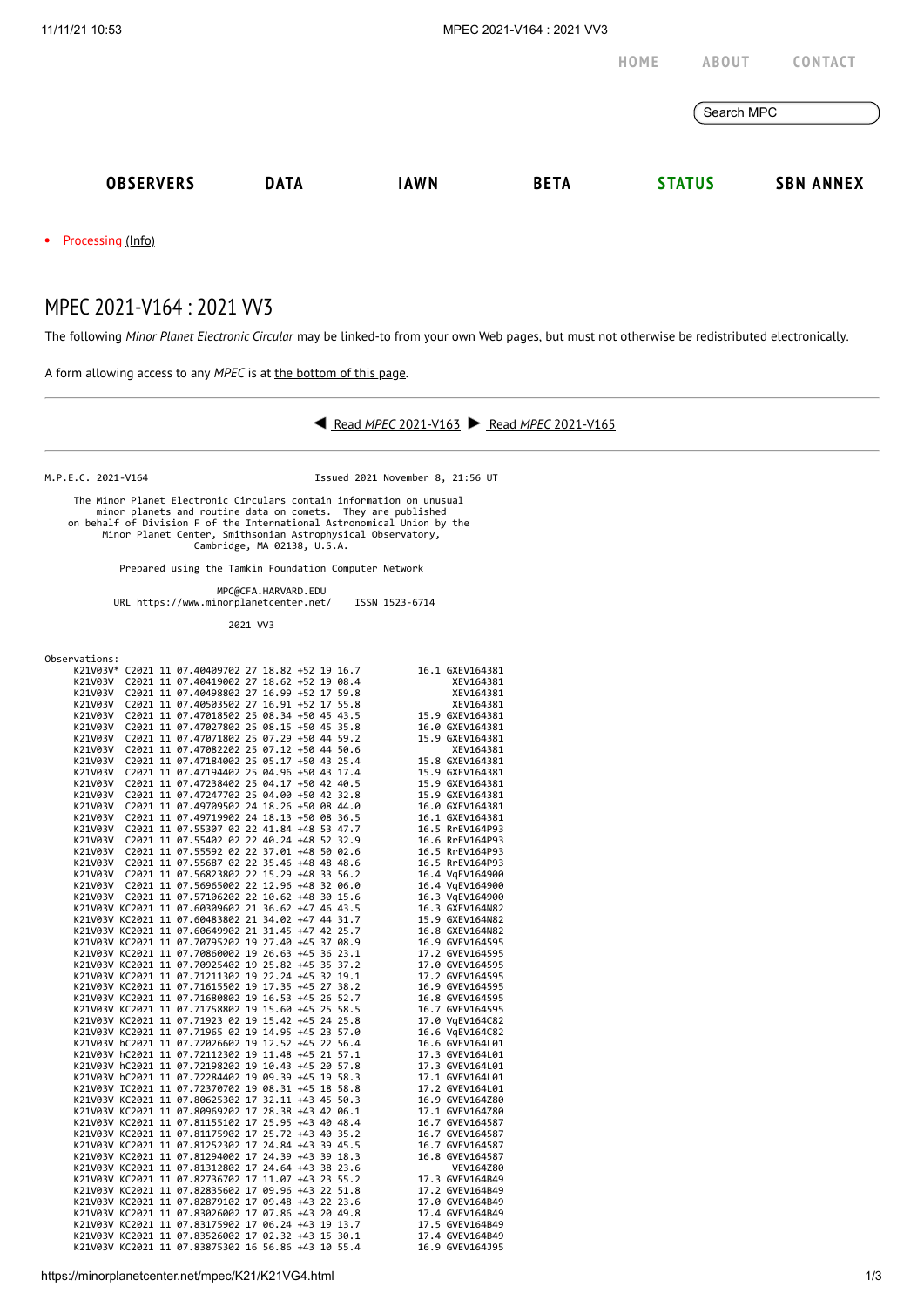| 11/11/21 10:53                                                                                                                                                                                                                                                                                                                            | MPEC 2021-V164 : 2021 VV3                                     |
|-------------------------------------------------------------------------------------------------------------------------------------------------------------------------------------------------------------------------------------------------------------------------------------------------------------------------------------------|---------------------------------------------------------------|
| K21V03V KC2021 11 07.84013402 16 55.37 +43 09 27.3                                                                                                                                                                                                                                                                                        | 17.0 GVEV164J95                                               |
|                                                                                                                                                                                                                                                                                                                                           |                                                               |
|                                                                                                                                                                                                                                                                                                                                           |                                                               |
|                                                                                                                                                                                                                                                                                                                                           |                                                               |
|                                                                                                                                                                                                                                                                                                                                           |                                                               |
|                                                                                                                                                                                                                                                                                                                                           |                                                               |
|                                                                                                                                                                                                                                                                                                                                           |                                                               |
|                                                                                                                                                                                                                                                                                                                                           |                                                               |
|                                                                                                                                                                                                                                                                                                                                           |                                                               |
|                                                                                                                                                                                                                                                                                                                                           |                                                               |
|                                                                                                                                                                                                                                                                                                                                           |                                                               |
|                                                                                                                                                                                                                                                                                                                                           |                                                               |
|                                                                                                                                                                                                                                                                                                                                           |                                                               |
|                                                                                                                                                                                                                                                                                                                                           |                                                               |
|                                                                                                                                                                                                                                                                                                                                           |                                                               |
|                                                                                                                                                                                                                                                                                                                                           |                                                               |
|                                                                                                                                                                                                                                                                                                                                           |                                                               |
|                                                                                                                                                                                                                                                                                                                                           |                                                               |
|                                                                                                                                                                                                                                                                                                                                           |                                                               |
|                                                                                                                                                                                                                                                                                                                                           |                                                               |
|                                                                                                                                                                                                                                                                                                                                           |                                                               |
|                                                                                                                                                                                                                                                                                                                                           |                                                               |
|                                                                                                                                                                                                                                                                                                                                           |                                                               |
|                                                                                                                                                                                                                                                                                                                                           |                                                               |
|                                                                                                                                                                                                                                                                                                                                           |                                                               |
|                                                                                                                                                                                                                                                                                                                                           |                                                               |
|                                                                                                                                                                                                                                                                                                                                           |                                                               |
|                                                                                                                                                                                                                                                                                                                                           |                                                               |
|                                                                                                                                                                                                                                                                                                                                           |                                                               |
|                                                                                                                                                                                                                                                                                                                                           |                                                               |
|                                                                                                                                                                                                                                                                                                                                           |                                                               |
|                                                                                                                                                                                                                                                                                                                                           |                                                               |
| 1/21 10.53<br>MPEC 2021<br>K21008W KC2821 11 87.84813482 16 55.37 +43 89 27.3<br>K21083W KC2821 11 87.84813482 16 55.37 +43 88 27.3<br>K21083W KC2821 11 87.8448282 16 53.38 +43 88 84.6<br>K21083W KC2821 11 87.8448282 16 49.57 +43 8<br>Observer details:<br>204 Schiaparelli Observatory. Observer L. Buzzi. 0.84-m f/3.5 reflector + |                                                               |
| CCD.<br>381 Tokyo-Kiso. Observer J. Beniyama. 1.05-m f/3.1 Schmidt + CCD.                                                                                                                                                                                                                                                                 |                                                               |
| 587 Sormano. Observers S. Barni, E. Colzani. Measurer P. Sicoli. 0.5-m<br>$f/6.8$ reflector + CCD.                                                                                                                                                                                                                                        |                                                               |
| 595 Farra d'Isonzo. Observer E. Pettarin. 0.40-m f/5.15 reflector + CCD.                                                                                                                                                                                                                                                                  |                                                               |
| 900 Moriyama. Observer Y. Ikari. 0.26-m f/7.0 reflector + CCD.<br>B49 Paus Observatory, Sabadell. Observer J. Camarasa. 0.30-m f/4.0 reflector                                                                                                                                                                                            |                                                               |
| + CCD.<br>C82 Osservatorio Astronomico Nastro Verde, Sorrento. Observer N. Ruocco.                                                                                                                                                                                                                                                        |                                                               |
| 0.35-m f/6.3 Schmidt-Cassegrain + CCD.                                                                                                                                                                                                                                                                                                    |                                                               |
| C95 SATINO Remote Observatory, Haute Provence. Observer J. Jahn. 0.60-m<br>$f/3.2$ Newtonian reflector + CCD.                                                                                                                                                                                                                             |                                                               |
| H06 iTelescope Observatory, Mayhill. Observers M. Suzuki, H. Sato. 0.43-m<br>$f/4.5$ reflector + CCD, 0.43-m $f/6.8$ astrograph + CCD + $f/4.5$ focal<br>reducer.                                                                                                                                                                         |                                                               |
| H21 Astronomical Research Observatory, Westfield. Observer R. Holmes.<br>Measurers T. Linder, R. Holmes, L. Horn. 0.81-m f/4.0 astrograph + CCD.                                                                                                                                                                                          |                                                               |
| 193 St Pardon de Conques. Observer F. Losse. 0.40-m f/3.7 reflector + CCD.                                                                                                                                                                                                                                                                |                                                               |
| <b>357 Centro Astronomico Alto Turia, Valencia.</b> Observer A. Fornas. Measurers<br>A. Fornas, G. Fornas, E. Arce, V. Mas. 0.43-m f/6.8 reflector + CCD.                                                                                                                                                                                 |                                                               |
| 195 Great Shefford. Observer P. Birtwhistle. 0.41-m f/6.3 Schmidt-Cassegrain                                                                                                                                                                                                                                                              |                                                               |
| + CCD.<br>L01 Visnjan Observatory, Tican. Observer K. Korlevic. 1.0-m f/2.9 reflector                                                                                                                                                                                                                                                     |                                                               |
| + CCD.<br>N82 Multa Observatory. Observer L. Elenin. 0.4-m f/1.25 reflector + CCD.                                                                                                                                                                                                                                                        |                                                               |
| P93 Space Tracking and Communications Center, JAXA. Observers S. Okumura, T.                                                                                                                                                                                                                                                              |                                                               |
| Nimura. 1.0-m f/3.0 reflector + CCD.<br>W33 Transit Dreams Observatory, Campobello. Observer D. Wilde. 0.36-m                                                                                                                                                                                                                             |                                                               |
| Schmidt-Cassegrain + CCD.<br>Y00 SONEAR Observatory, Oliveira. Observer C. Jacques. 0.28-m f/2.2                                                                                                                                                                                                                                          |                                                               |
| astrograph + CCD.                                                                                                                                                                                                                                                                                                                         |                                                               |
| <u>Z80 Northolt Branch Observatory.</u> Observer G. Wells. Measurers G. Wells, D.<br>Bamberger. 0.25-m f/8.0 Ritchey-Chretien + CCD.                                                                                                                                                                                                      |                                                               |
| Z99 Clixby Observatory, Cleethorpes. Observer A. Mickleburgh. 0.36-m f/8<br>Schmidt-Cassegrain + CCD.                                                                                                                                                                                                                                     |                                                               |
| Orbital elements:                                                                                                                                                                                                                                                                                                                         |                                                               |
| 2021 VV3<br>Epoch 2022 Jan. 21.0 TT = JDT 2459600.5                                                                                                                                                                                                                                                                                       | Earth MOID = $0.0170$ AU<br>Veres                             |
| (2000.0)<br>P<br>M 92.93459                                                                                                                                                                                                                                                                                                               | Q                                                             |
| 50.57869<br>0.74394439<br>+0.17569865<br>Peri.<br>n<br>Node<br>229.98756<br>1.2062641<br>-0.94534383<br>a                                                                                                                                                                                                                                 | +0.97673554<br>+0.13254898                                    |
| 0.7039734<br>Incl.<br>9.23791<br>$-0.27469080$<br>e<br>P<br>1.32<br>н<br>23.52<br>G<br>0.15                                                                                                                                                                                                                                               | +0.16857775<br>U<br>8                                         |
| Residuals in seconds of arc                                                                                                                                                                                                                                                                                                               |                                                               |
| 211107 381 0.3- 0.5-<br>211107 L01 0.0<br>$0.1+$<br>211107 381 0.4- 0.6-<br>211107 L01 0.1+ 0.1+                                                                                                                                                                                                                                          | 211107 C95<br>$0.1 +$<br>0.0<br>211107 C95<br>$0.4 -$<br>0.1- |
| 211107 381 0.3- 0.1-<br>211107 L01 0.3- 0.1+                                                                                                                                                                                                                                                                                              | 211107 C95 0.0<br>$0.4 -$                                     |
| 211107 381 0.1- 0.2+<br>211107 Z80 0.6- 0.2-<br>211107 381 0.0<br>$0.3 -$<br>211107 Z80 0.2+ 0.6-                                                                                                                                                                                                                                         | 211107 C95 0.0<br>$0.1+$                                      |
|                                                                                                                                                                                                                                                                                                                                           | 211107 C95 0.1-<br>$0.3 -$                                    |

https://minorplanetcenter.net/mpec/K21/K21VG4.html 2/3